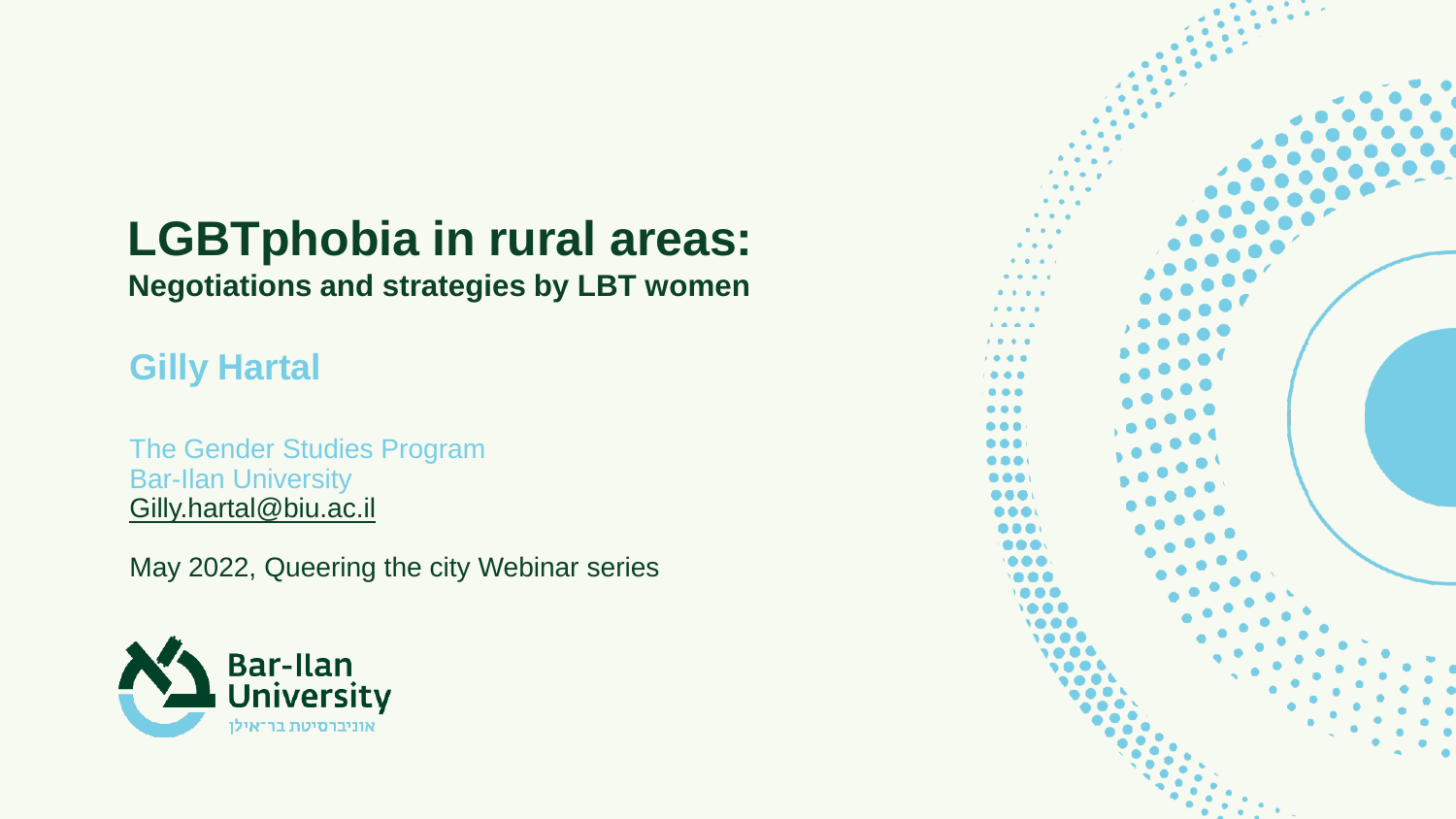## **The Israeli periphery**

• Local Israeli terminology for both **rural space** and **margins of urban space**

### **The research is based on data from:**

- Kibbutzim a collective settlement
- Moshavim a cooperative settlement
- Moshava a non-cooperative rural settlement
- Villages
- Small towns or development towns marginalized state planned small towns (Tzfadia and Yacobi, 2011)



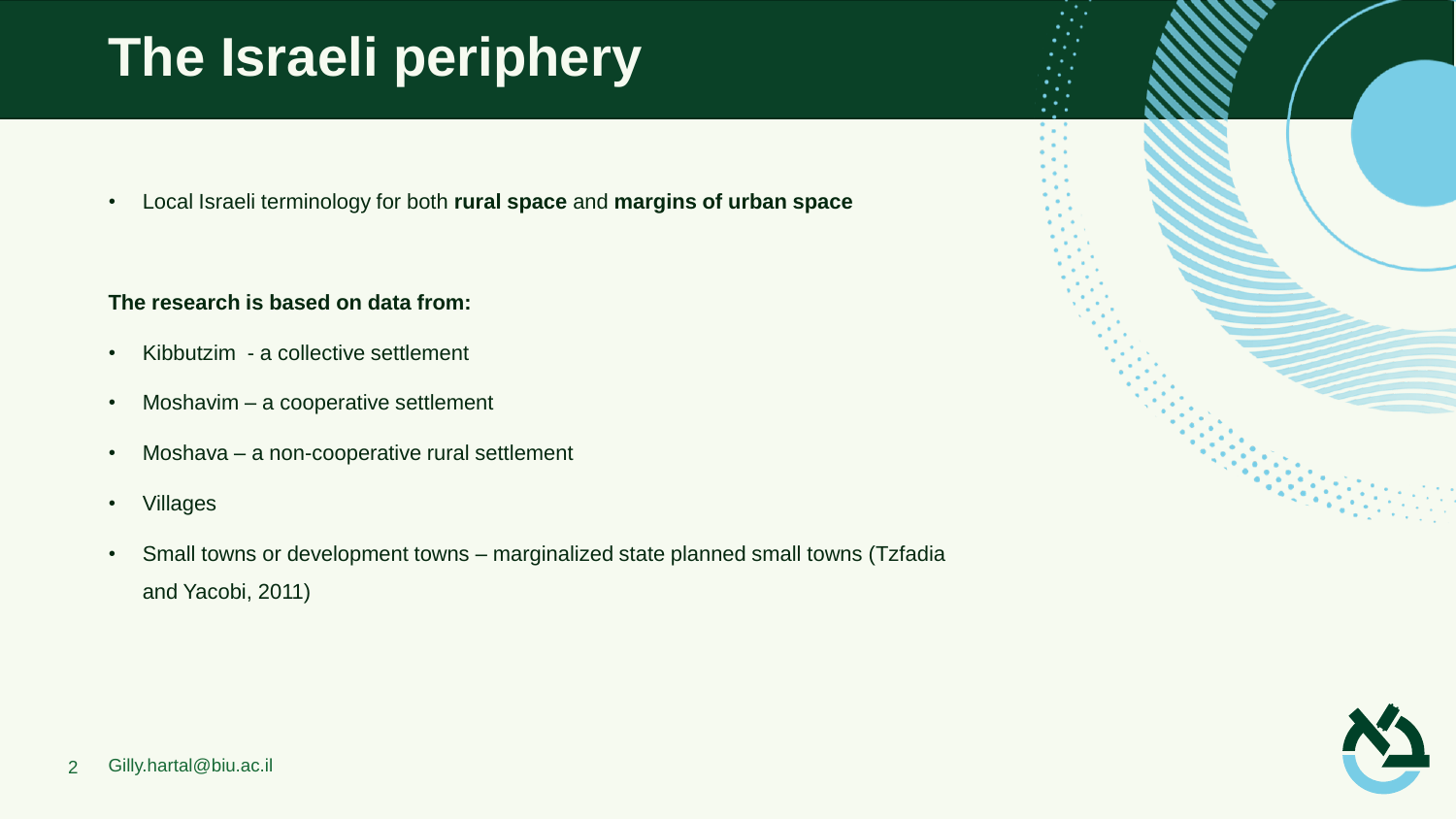## **2 research projects**

- 1) Queer activists sense of place and belonging in LGBT+ activism
- 2) Negotiations of lesbian, bisexual and transgender (LBT) women's political subjectivity



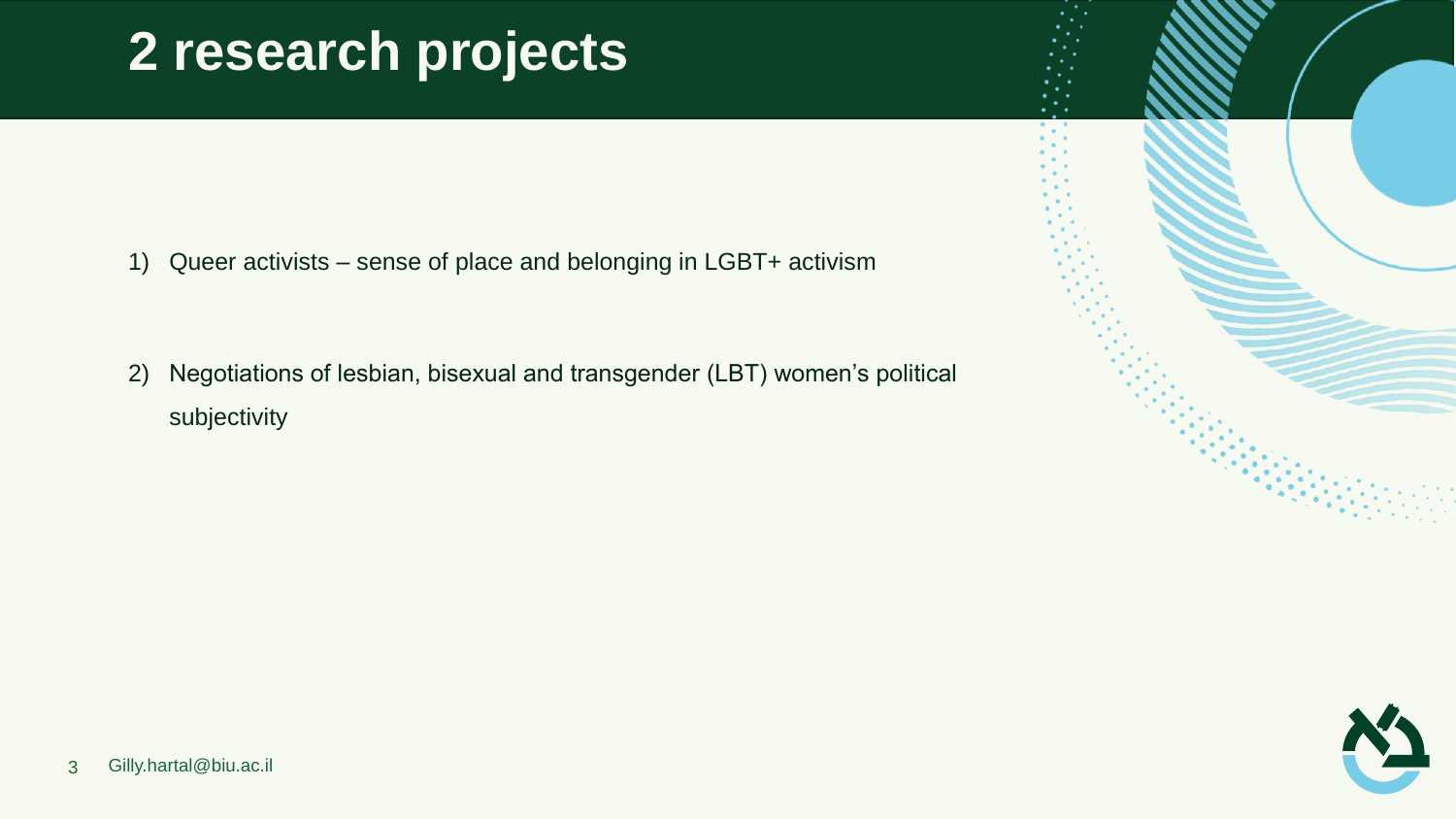## **Political subjectivity**

A dynamic process in which subjects negotiate their ways of living

Constituted within the mundane

Subjectivity is political in its essence

The political aspect of subjectivity is attentive to locations and power location

(Rahimi, 2015; Häkli & Kallio, 2018)



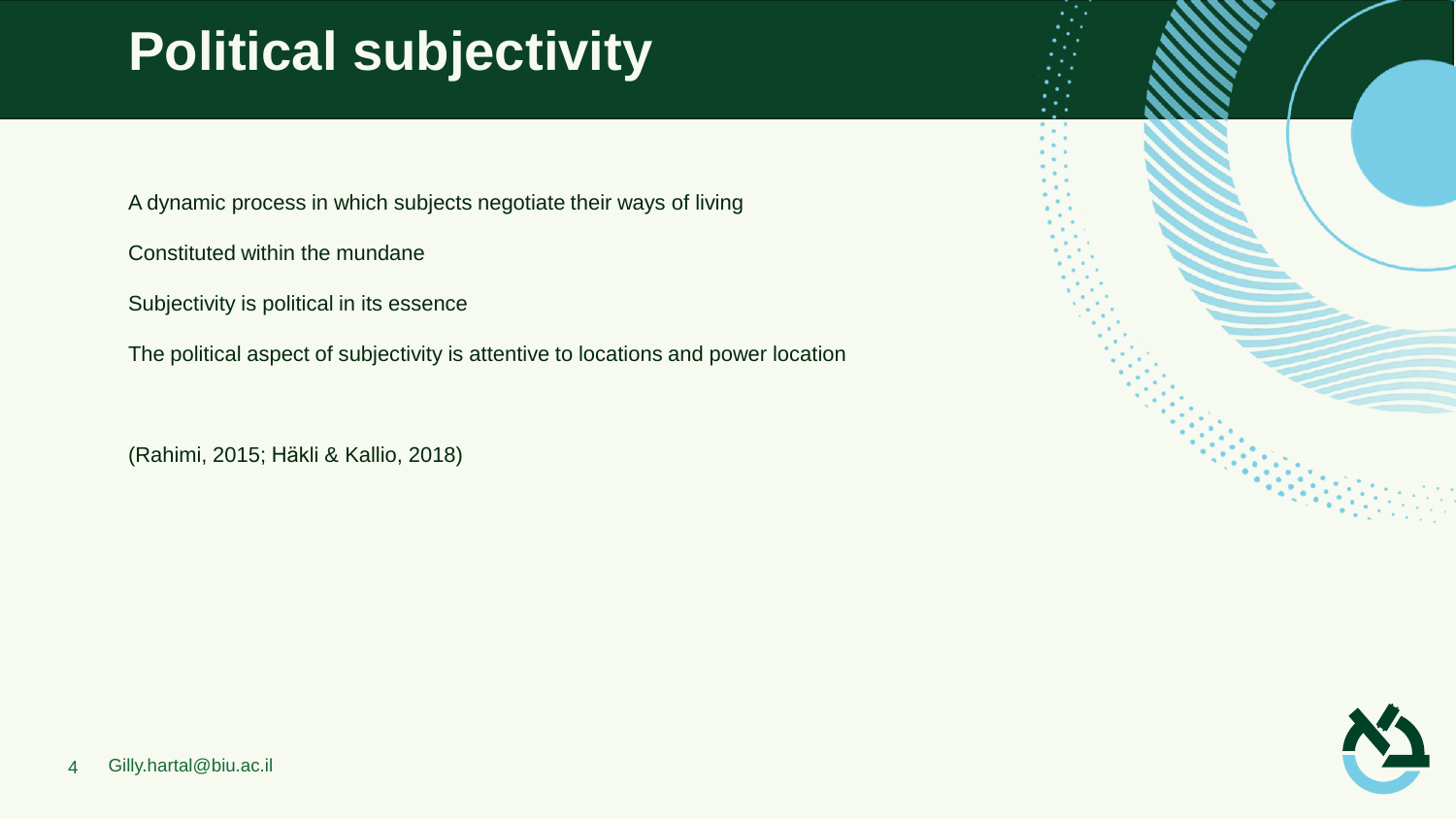## **Methodology**

### **LGBT activism in peripheral Israeli spaces**

- 11 months of ethnography at two activist spaces:
	- The teem to Promote the LGBT community in Eshlol Regional Council.
	- Geim-Bagalil in Kiryat-Shmona.

### **Political subjectivity of LBT women in the Israeli periphery**

- 61 semi-structured interviews with LBT women
	- Over 28 years old
	- Currently live in the periphery and have been ther for at least 5 years.



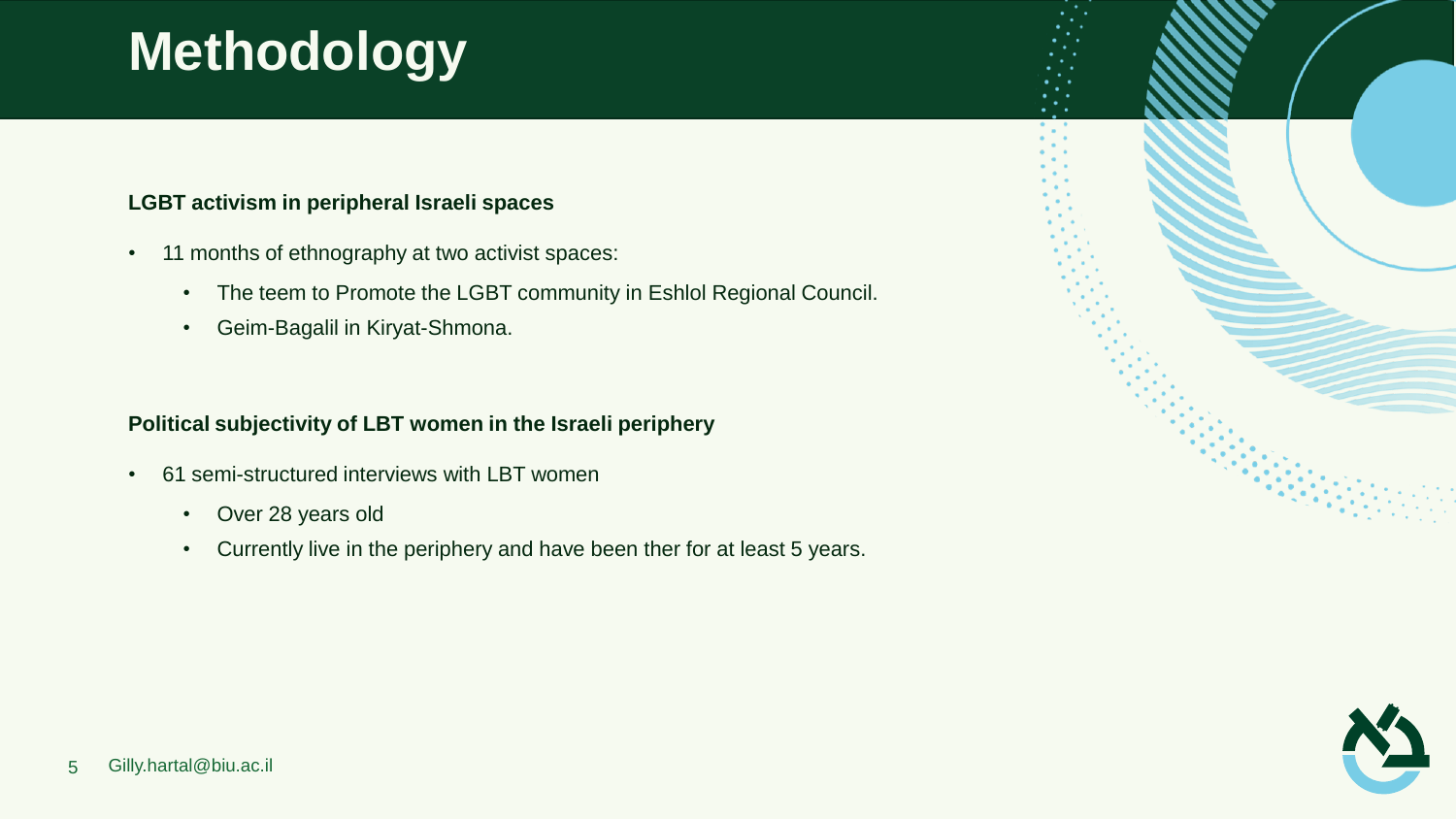## **LGBT activism in peripheral spaces**

Critique of urban LGBT activists and activism

spaces LGBTs can only leave or escape  $\longleftrightarrow$  the movement of returning

Subversion of the disciplinary mechanism of the center



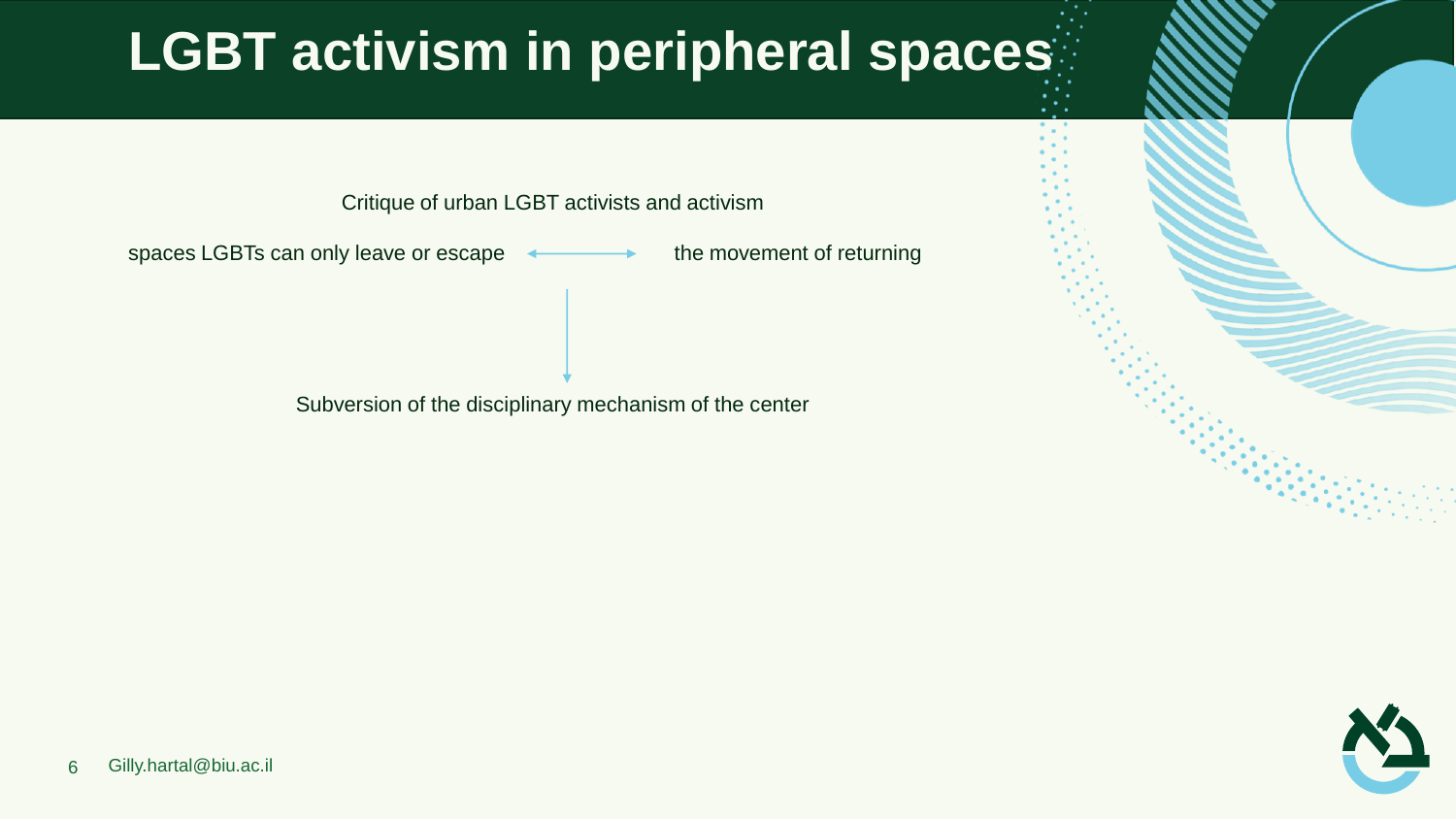## **The movement of returning**

The hard-core activists dispersed, one got married, another left…. This is a periphery after all; this is the nature of things here. Only we [my partner and I and another activist] stayed here, the three musketeers, **stuck here**. (Miki)

The younger LGBT individuals, […] they get to Tel-Aviv, they have friends there, they go to parties etc. and after a few years they return [to the periphery]. Some with their tail between their legs, some after school, some actually want to come back here and some have no other choice, failures and such… (Miki)



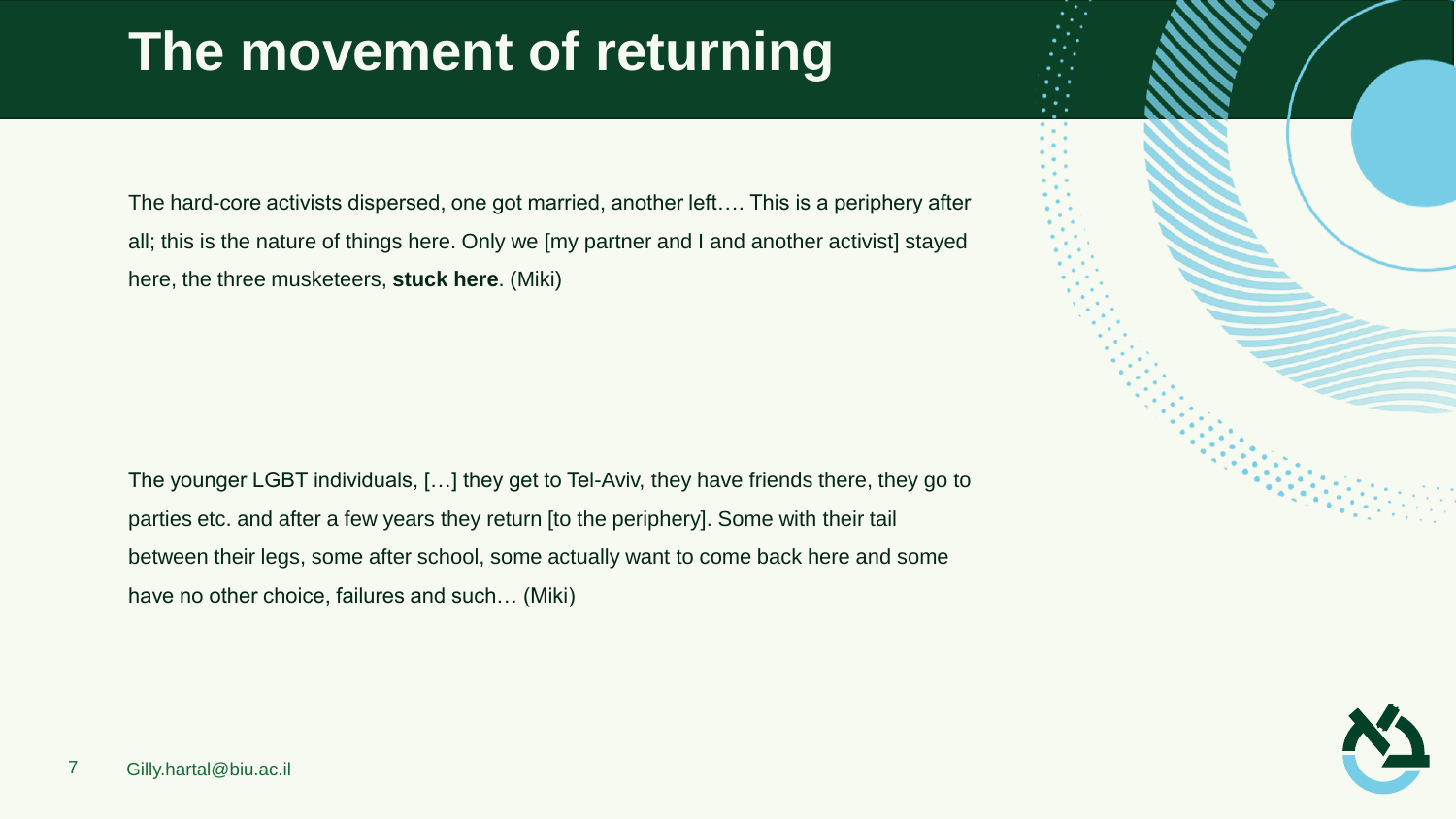## **Subversion of the center**

Doesn't it seem odd to you that the Tel-Aviv Gay-Center offers photography classed but in Kiryat-Shmona we're barely able to pay the rent [for Geim-Bagalil]? [The inequality between the center and the periphery is] very clear, but no one is willing to get up and say it out loud… (Rotem)

I went to Tel-Aviv [for an organization's seminar]; I didn't understand half of the words they were saying. (Rotem)

There [in Tel-Aviv] everyone is fighting. […] Here, we favor all sides. (Miki)



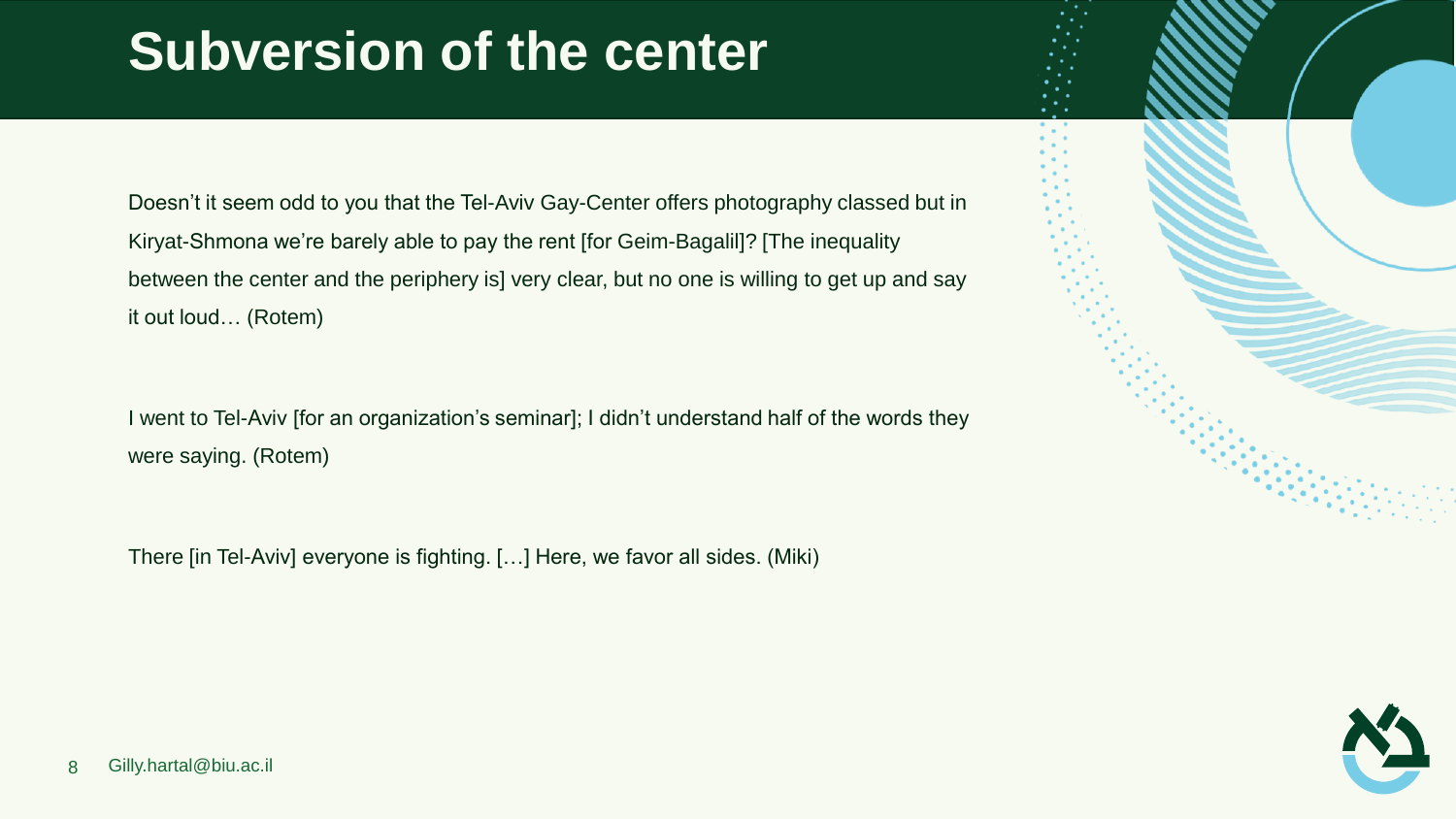## **Subversion of the center**

I go into a meeting [at the Tel-Aviv Gay-Center] and half of the people are playing with their smartphones, and I look at the way they are dressed, like all the expressions of consumer culture and capitalism, but exaggerated […]. Maybe that's life there, it's more significant there than here. The rhythm of life is different; the aspirations are different […]; The Café culture or take-away coffee… it's different. (Rotem)



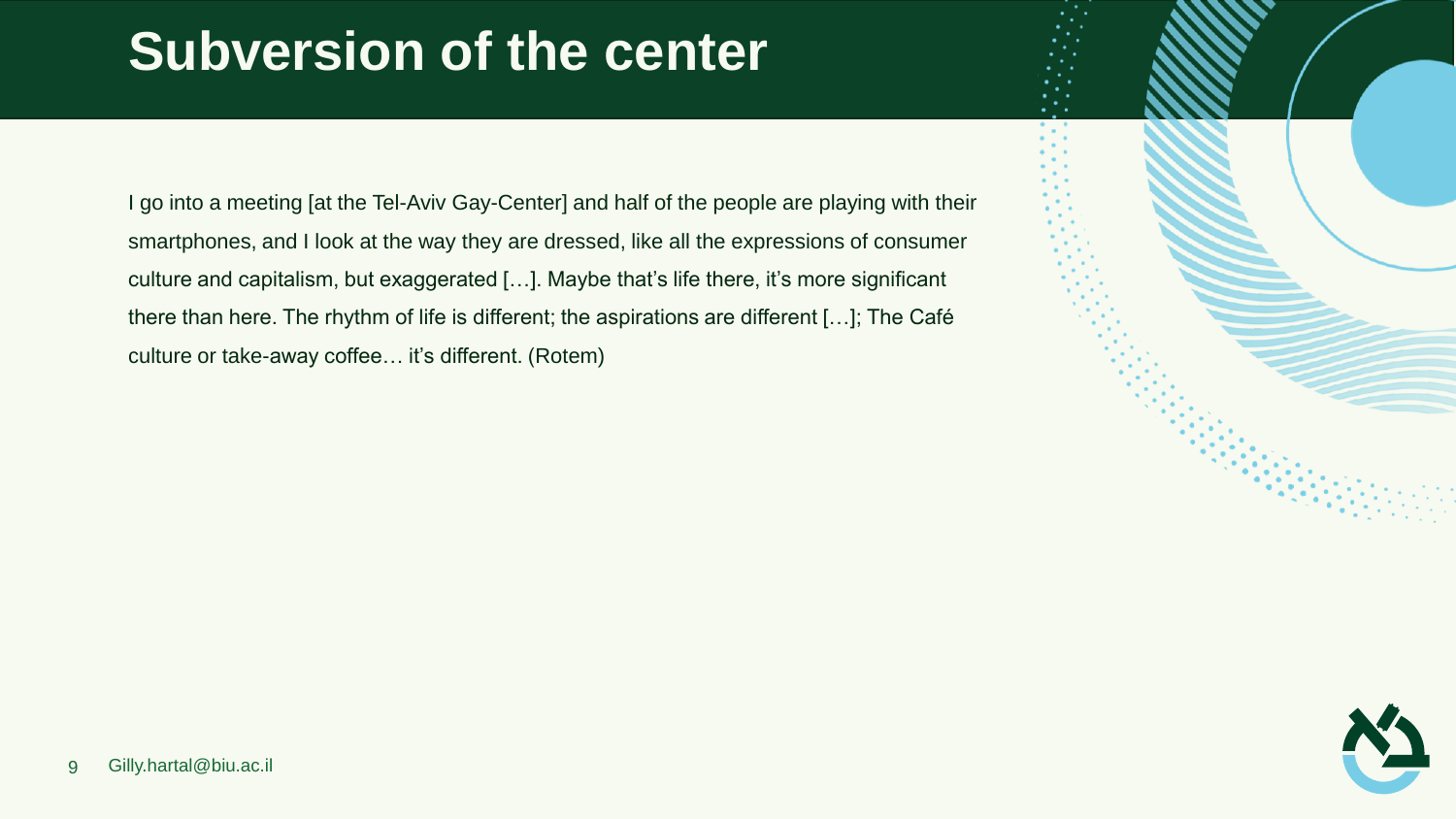# **LBT political subjecitvity**

#### **Homonormativity**

Ratification and endorsement of heteronormative institutions and structures into LGBT lives, culture, and discourse.

Homonormativity is manifested mostly via two modes, both anchored in urban logics:

- 1) The "included" upper-middle class monogamous couples (mostly able-bodied white men) who are considered "good citizens".
- 2) LGBTs who embody the popular image of the gay lifestyle (parties, casual sex, drugs and gay tourism).

Both modes are exclusionary and marginalize LGBTs outside urban space.

(Duggan, 2002, 2003)



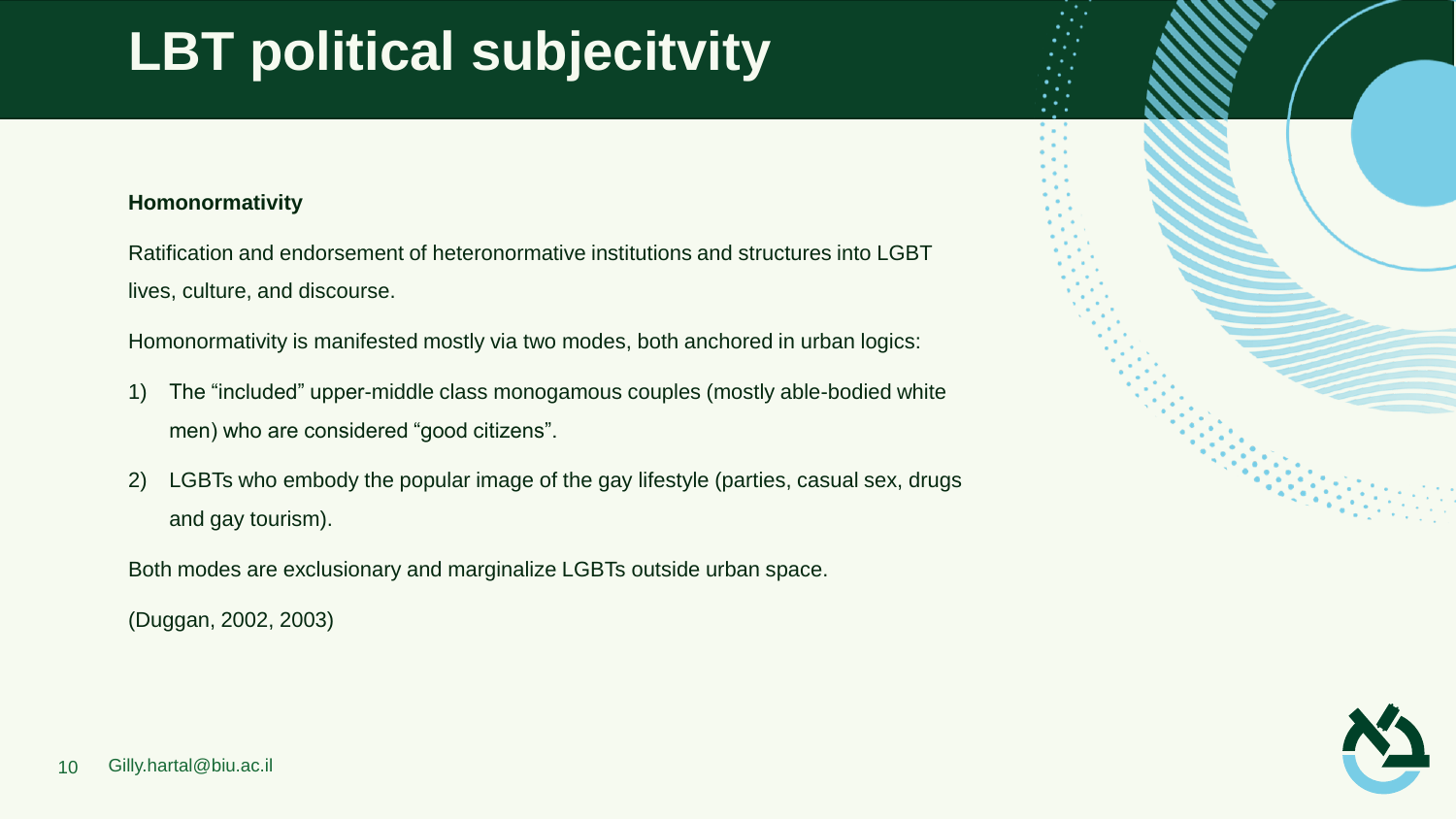## **Two strategies – assimilation and contestation**

- 1) Assimilation women assimilate or camouflage their sexuality
- 2) Contestation an embodied politics of the everyday through which women negotiate their identities and practices.

Both strategies manifest political subjectivity that is produced thorough life experiences in the periphery.



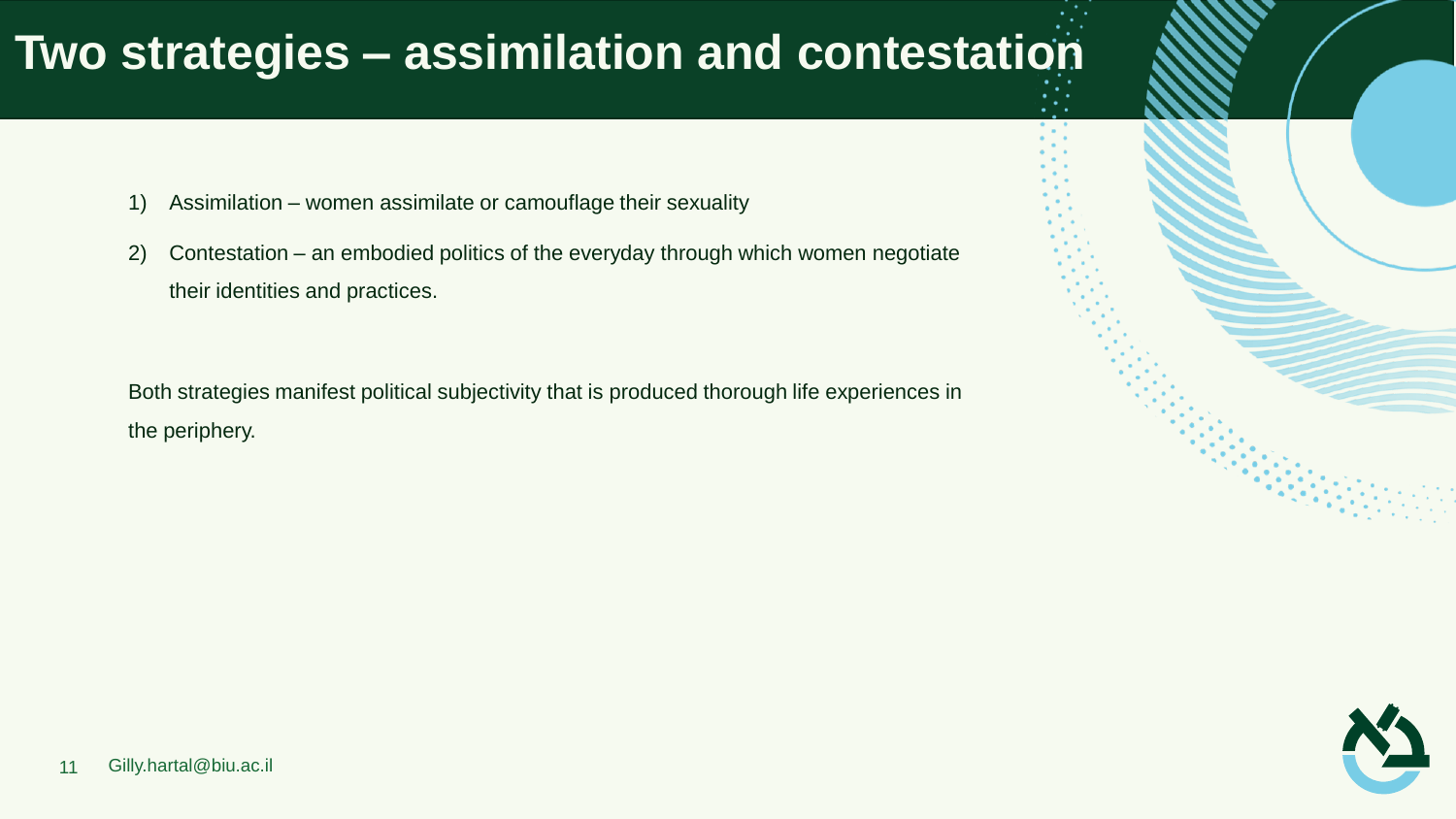## **Assimilation**

We even hanged [rainbow] flags out here; we carefully thought it through in advance. [...] Anything that is extroverted, that externalizes our lesbian identities, is something that we take the time to consider thoroughly. It's not simple [...] in the interaction with a small community, there is an unwritten contract that you don't bother your neighbors. You don't make noise at certain hours, you don't hang large flags in the yard […] they'll have to explain it to their kids, they'll have to make an issue out of it and discuss it, and it will make them uncomfortable. We have a commitment to the community not to […] make anyone feel uncomfortable because of our personal choices. (Rebecca)



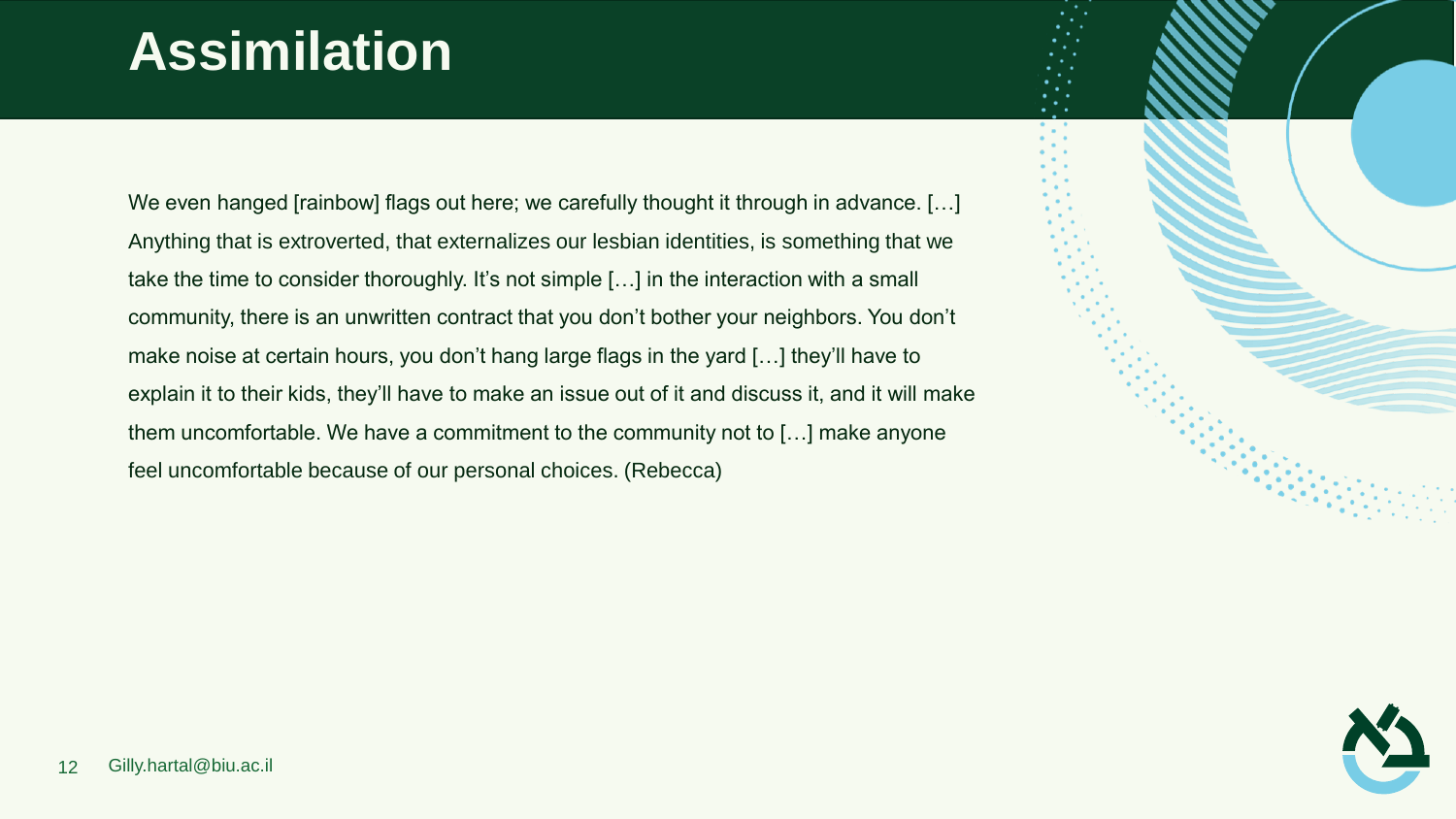## **Contestation**

One Saturday morning a young man calls me [from the club] and tells me: "Gil, you have to come […]". I asked, "What happened? What did they do?" [and he said:] "You have to come and see for yourself". Alright, I thought, maybe they broke a window […and he said:] "I can't read it, the words. There is a graffiti, I can't read it". Wow… eventually I managed to get it out of him, it read: "Gil is the town lesbian" […] I'm a person who loves humor, it's the tool I use to cope with life. I thought, wow, 'the town lesbian'! Who did I have to beat [to be first]? Was there a contest nobody told me about? […] But then I thought, wait a minute, suddenly this is a weapon? A weapon for someone to attack me with? […] We closed the club down because of this, and the seventh graders all of a sudden said: "Lesbian is not a curse word, Gil, you are who you are and this can't and shouldn't be used against you, it's not nice". So I think, I believe that this is an integral part of who I am. (Gil)



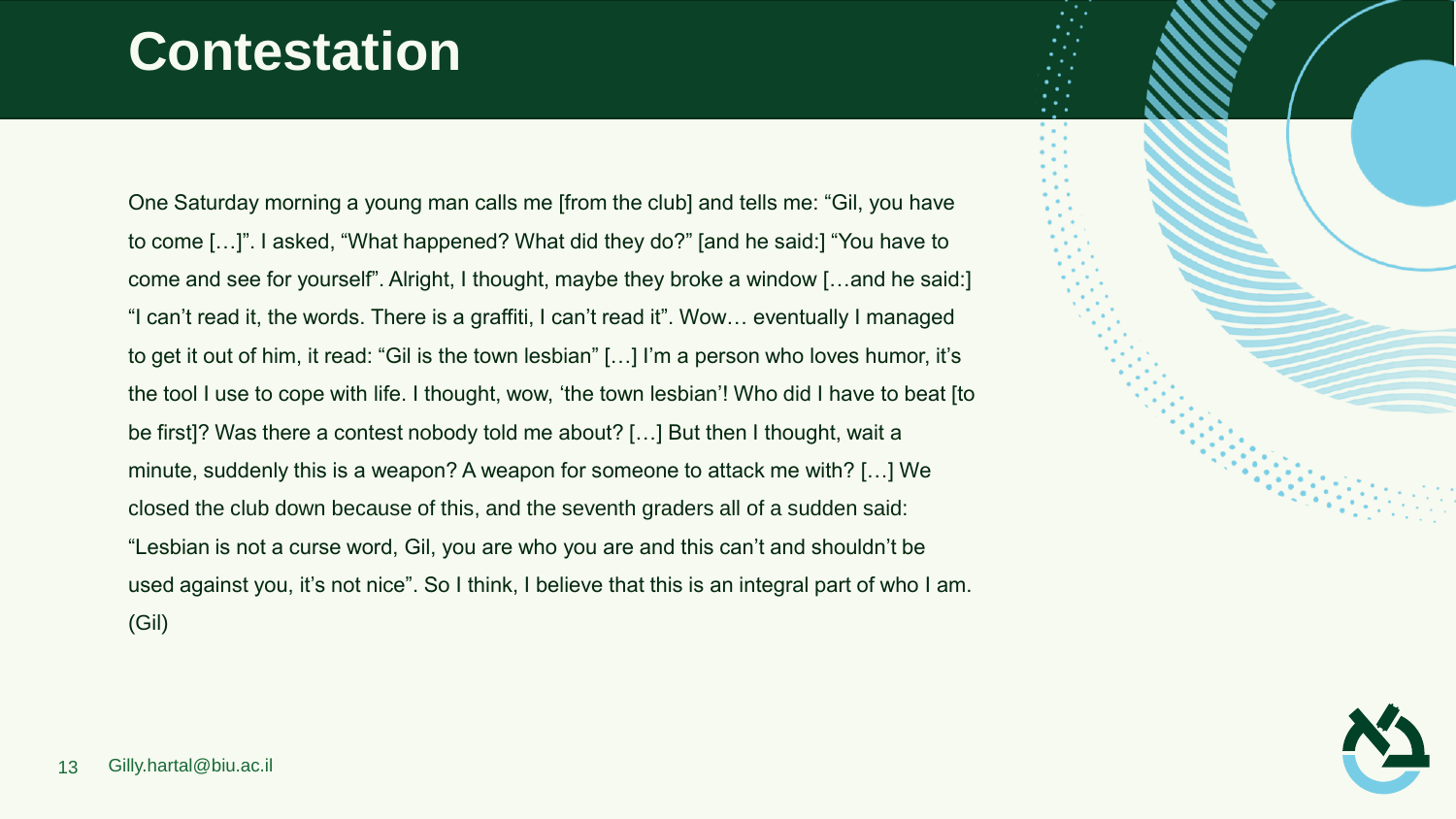## **Contestation**

I'm not sure I'm an activist. [… but] I am the kind that I frame the personal is political. […] I don't know if it's that I don't have the time or the power. Seriously, I just try to contribute through my being. (Gil)



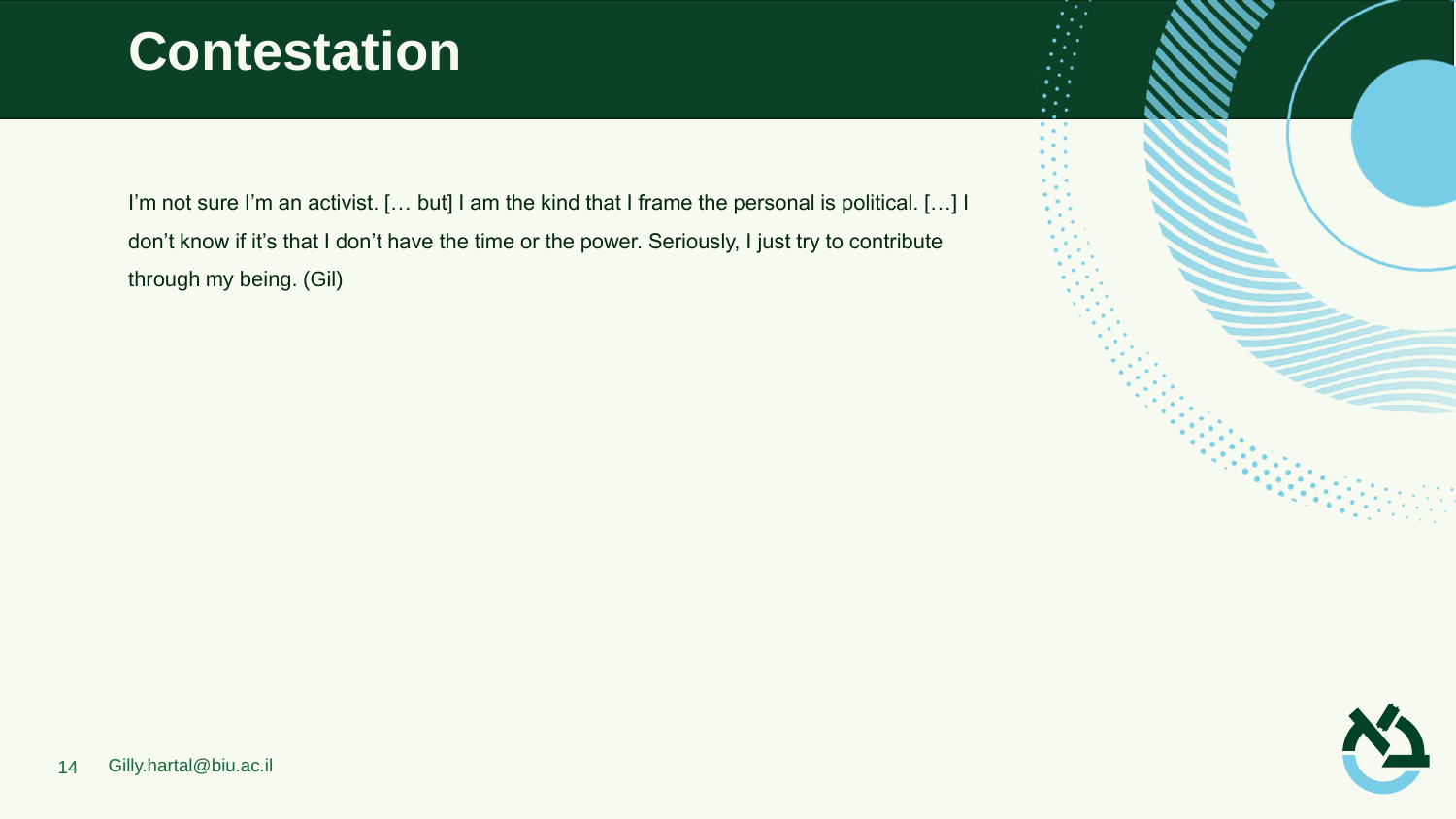## **Contestation**

Once it happened at the entrance to the train station. In front of lots of people. It was […] humiliating, like, I think I chose to shout back at them, [...] my way of turning the situation into a less humiliating one. Some of my friends told me that it's dangerous and that I shouldn't react like that, and I understand their concern, […] but I also feel that if I don't respond then my reason for being will not exist. (Adi)



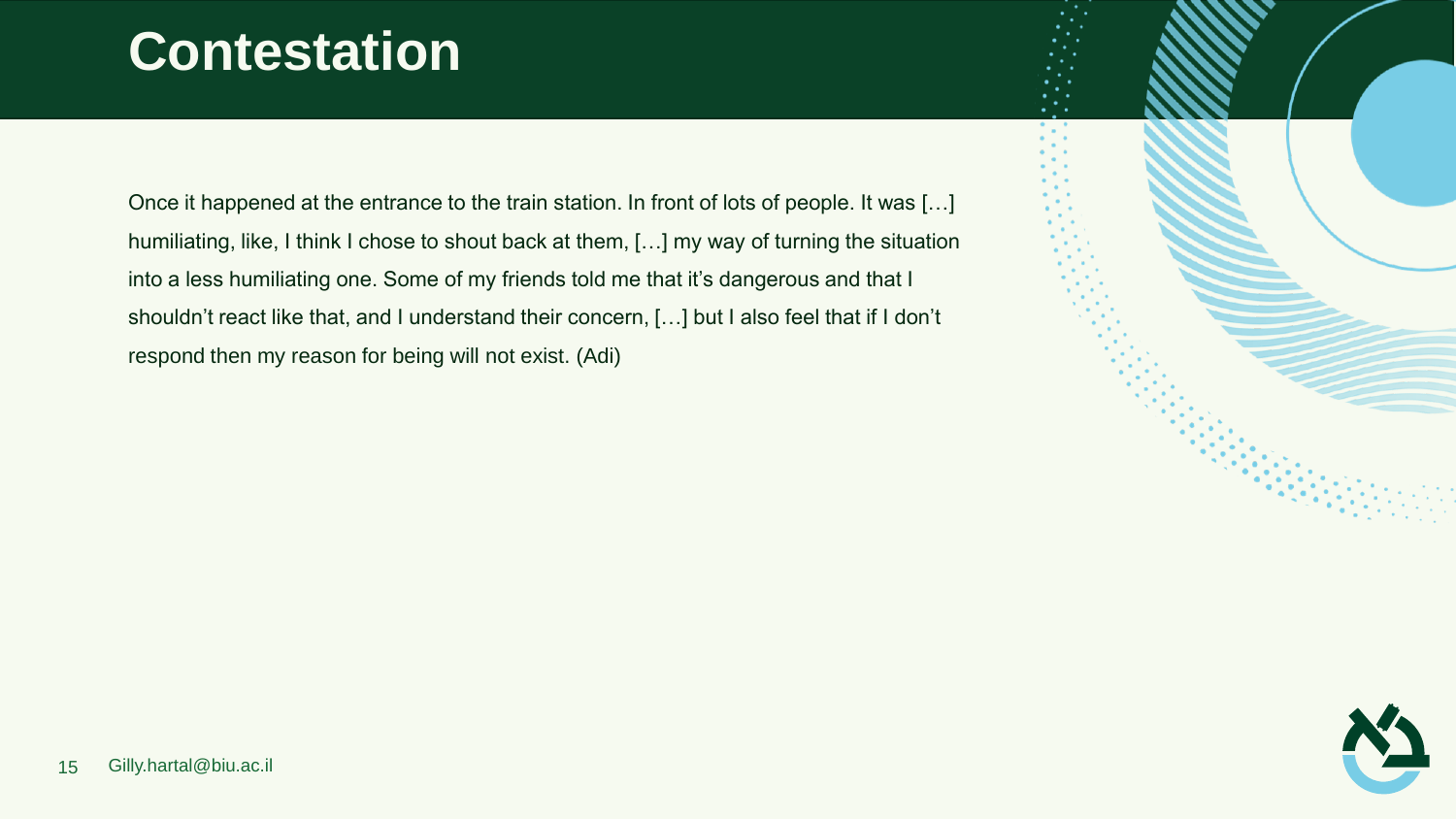## **Summary**

### **LGBT activism –**

Negotiations with the center, constructing LGBT peripheral spaces as subversive.

### **LBT political subjectivity -**

LGBTphobia that produces LBT subjectivities as political.

Nuances of homonormativity and their manifestations in peripheral spaces.